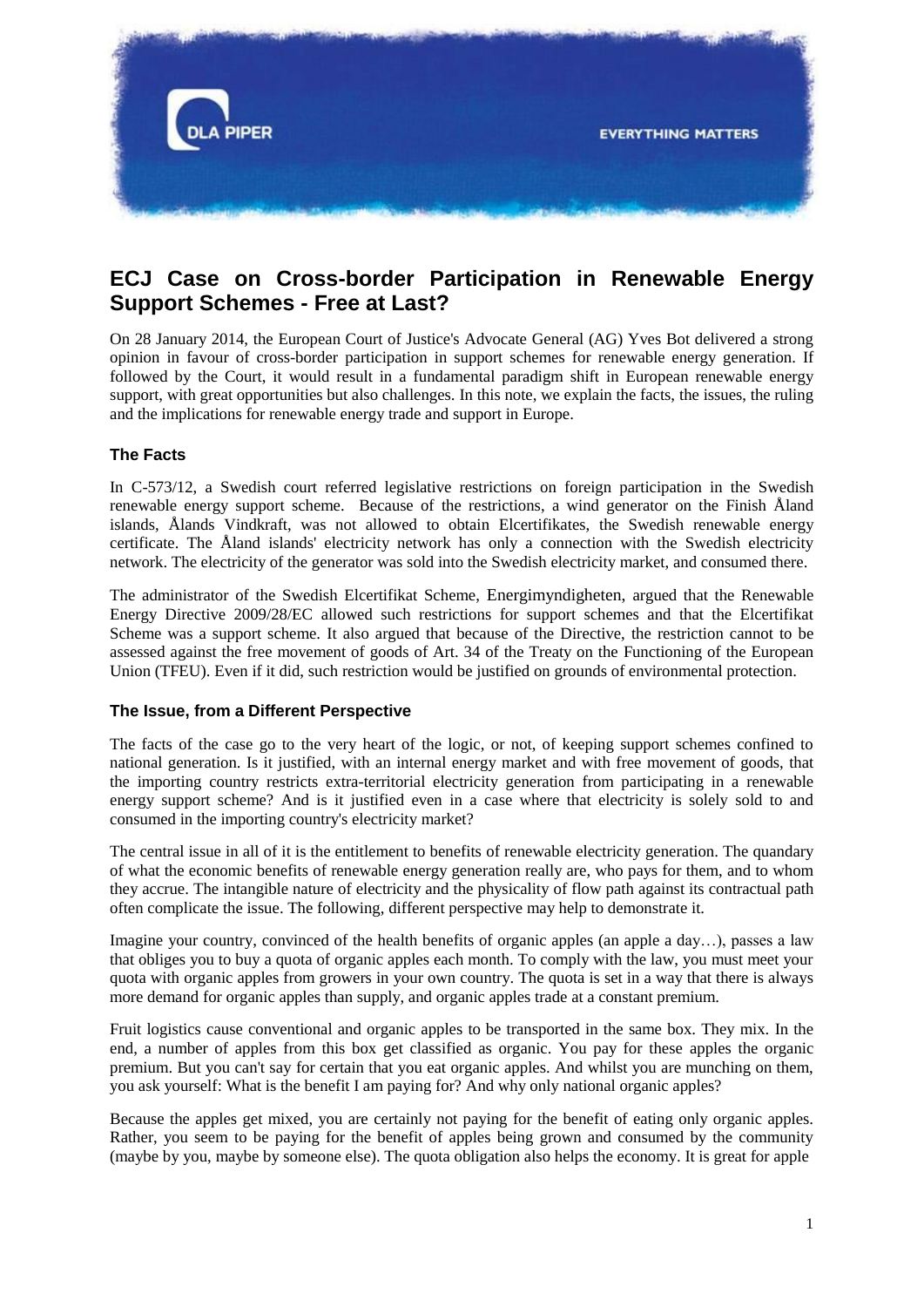

growers and producers of wooden boxes and ladders. The fruit logistics business flourishes. People invent nifty apple picking equipment which gets exported all over the world. And the environment benefits from all the new apple trees that get planted because of the quota.

The proponents of the scheme argue that restricting the scheme to national organic apples is required for environmental protection. They say that letting foreign organic apple growers participate in the scheme does not guarantee that you pay for and receive organic apples only. They claim it will lead to greater financial burden for national consumers. They also argue it does not allow them to control the types of organic apples grown nationally and that it will be misused by foreign growers with lower production costs.

But you are sceptical. Most reasons seem to be of commercial rather than environmental nature. Isn't environmental protection a trans-boundary issue? How is a tree located one kilometre this side of the border better for the environment that a tree located one kilometre on the other? And why does it increase financial burden on customers? If there is a set consumption quota (whatever its percentage), wouldn't a larger number of growers help to get to that quota faster and probably reduce prices for organic apples? And whilst you like local sourcing for its benefits to local economy, shouldn't that be a matter of choice?

# **The Ruling**

The above cheek in tongue example characterises surprisingly well the issues addressed in AG Bot's opinion. The limited possibilities to justify trade restrictions in the internal market have led to remarkable legal acrobatics to cloak a wide array of concerns against cross-border support scheme participation under the environmental protection banner. This is how the AG opines on them:

## *Does the Renewable Energy Directive allow support scheme restrictions for foreign generation?*

The AG finds the Elcertifikat Scheme to constitute a support scheme in the meaning of the Directive. In addition, the AG finds that the Directive does allow support scheme restrictions. Recital 25 refers to the Member States right to only provide support to national generation. He notes that flexible mechanisms (statistical transfers, joint projects and support schemes) are formulated as voluntary agreements. And that Guarantees of Origin (Goo) do not on their own create entitlement to participate in another support scheme.

#### *Does the national restriction breach the principle of free movement of goods?*

The AG concluded that to the extent the Directive allows national restrictions, it is to be declared invalid.

#### Applying Art. 34 TFEU where a Directive exists

If a Directive harmonises national legislation exhaustively, this restricts the application of TFEU's free movement of goods to the subject matter dealt with by that Directive. The Renewable Energy Directive however does not harmonise support schemes. Rather, it leaves Member States wide discretion to choose schemes. The AG therefore opines that the national restriction must be assessed under Art. 34 TFEU.

#### Environmental protection and other justification

Based on previous ECJ case law, electricity is a good. The Swedish national support scheme restriction is straightforwardly identified as a measure of equivalent effect to quantitative restrictions, thus breaching Art. 34 TFEU. The AG then examines the argument of environmental protection as a justification.

As in our organic apple example above, he points at the flaw in the environmental protection argument. If support for a national renewable energy generator meets the aim of environmental protection, why would a comparable generator not equally meet this aim, when the import and consumption of its electricity would reduce the use of national, conventional and potentially less environmentally friendly generation?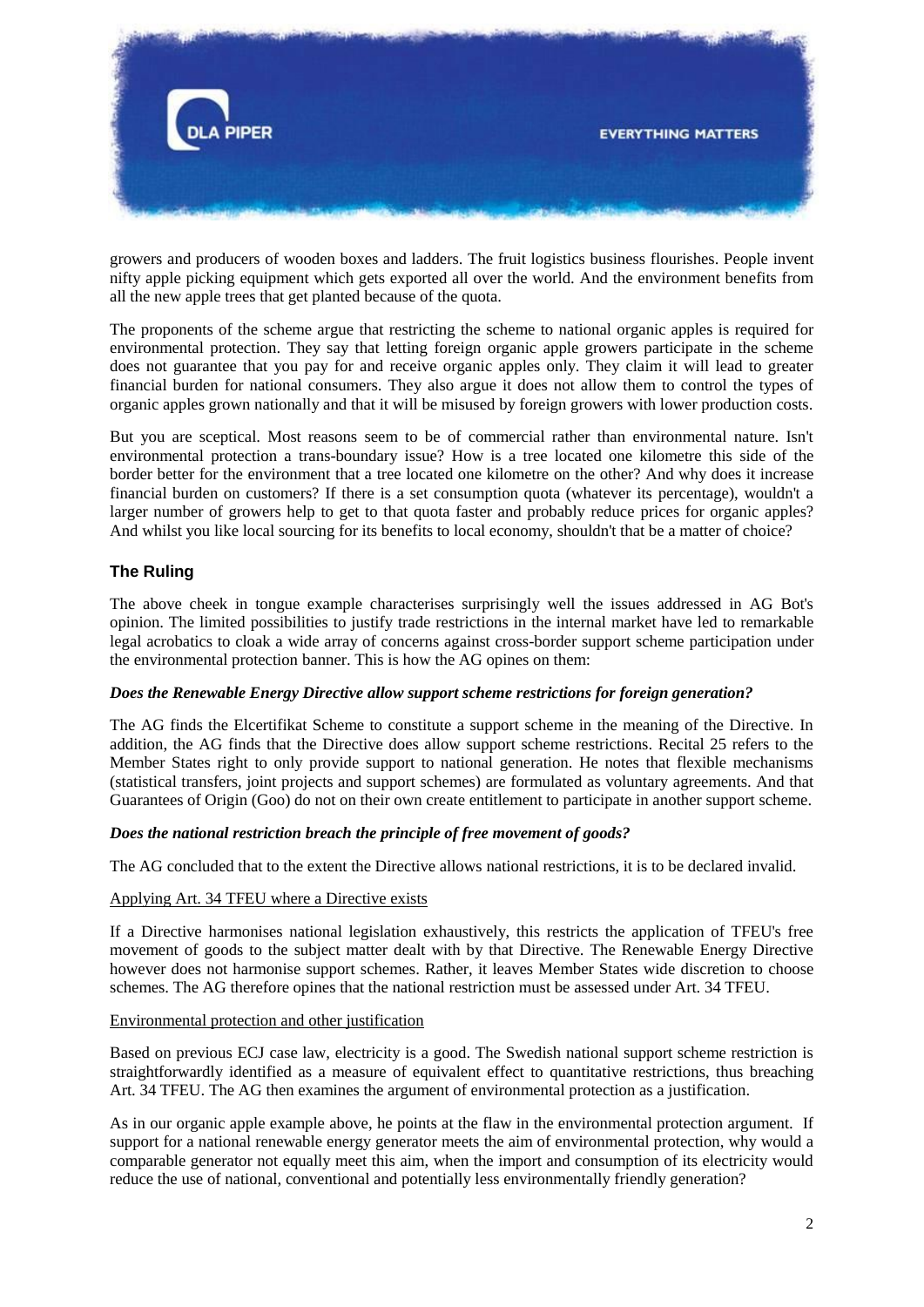

The AG examines all arguments advanced in favour of a national restriction to determine their merits (in some cases irrespective of their apparent lack of relevance for environmental protection), and finds them unconvincing. He observes in particular:

- the further progress in the liberalisation of the electricity market;
- $\blacksquare$  the implementation of a functioning system of guarantees of origin;
- that cross-border participation is not conditional on intergovernmental agreements; and
- that Member States have adequate regulatory measures to intervene and adjust should the crossborder participation lead to undesired effects on fuel mix or level of support.

The first two observations directly address the reasons for which a temporary justification of restrictions was found by the ECJ in *PreussenElektra* (C-379/98). The AG refers to the recitals of the Electricity Directive 2009/72/EC and conclusions of the European Council of 2011 and 2012 that the completion of the Liberalisation of the electricity market is in its final stage of completion. He further notes, that even if an adequate evidentiary means is missing, this would be insufficient to justify a restriction.

The AG's answer to international agreements as a condition to cross-border trade is a little cryptic. He seems to deny it as a form of venire contra factum proprium. In other words, if a Member State does not make genuine efforts to conclude these agreements, it cannot claim that they need to be in place first. The AG substantiates this with assessments by the Commission that whilst cross-border participation could help reduce costs, Member States have mostly not made visible efforts in this area. Moreover, a condition of prior international agreements in a Directive would not suffice to limit the application of the TFEU.

Lastly, the AG examines overt and covert arguments best categorised as misuse or loss of control concerns:

- effects on the ability to determine the national renewable energy mix;
- effects on the ability to adjust support levels to national generation potential;
- concerns over 'unfair cherry picking' if a generator from a country with greater production potential and thus seemingly better economics picks a support scheme with higher levels of support made for lower production potential;
- concerns over a sudden and significant increase of electricity and a consequential oversupply of renewable electricity leading to price pressure on Elcertifikates (or causing more electricity to be purchased under schemes that do not operate with a quota); and
- concerns over a sudden increase in exports due to higher support levels in another Member State.

The AG does not find these sufficiently substantiated or essentially conflicting. He notes that given physical transmission constraints and existing off-take commitment, cross-border participation through import is unlikely to have sudden material impacts. Even then, there would appear to be adequate regulatory means to address them to achieve the desired mix of generation types. For instance, if a quota or target is reached further support for the respective type of generation could be stopped or lowered.

The export concern arises in connection with the targets set by Renewable Energy Directive. Here the AG could have explored further their relevance given the Renewable Energy Directive's allocation rule that unless agreed otherwise by Member States, generation is allocated to the country in which it is sited.

## Time of invalidity

In principle, the parts of Directive found to be in breach of Art. 34 TFEU would be immediately invalid and may have retrospective effect. However, Art. 264 TFEU allows the Court to deviate for imperative reasons, notably legal certainty. The AG concludes that in light of the importance of a stable investment framework for renewable energy generation. He recommends that the invalidity of the provision should only take effect 2 years after the ruling, to allow the Directive to be adjusted.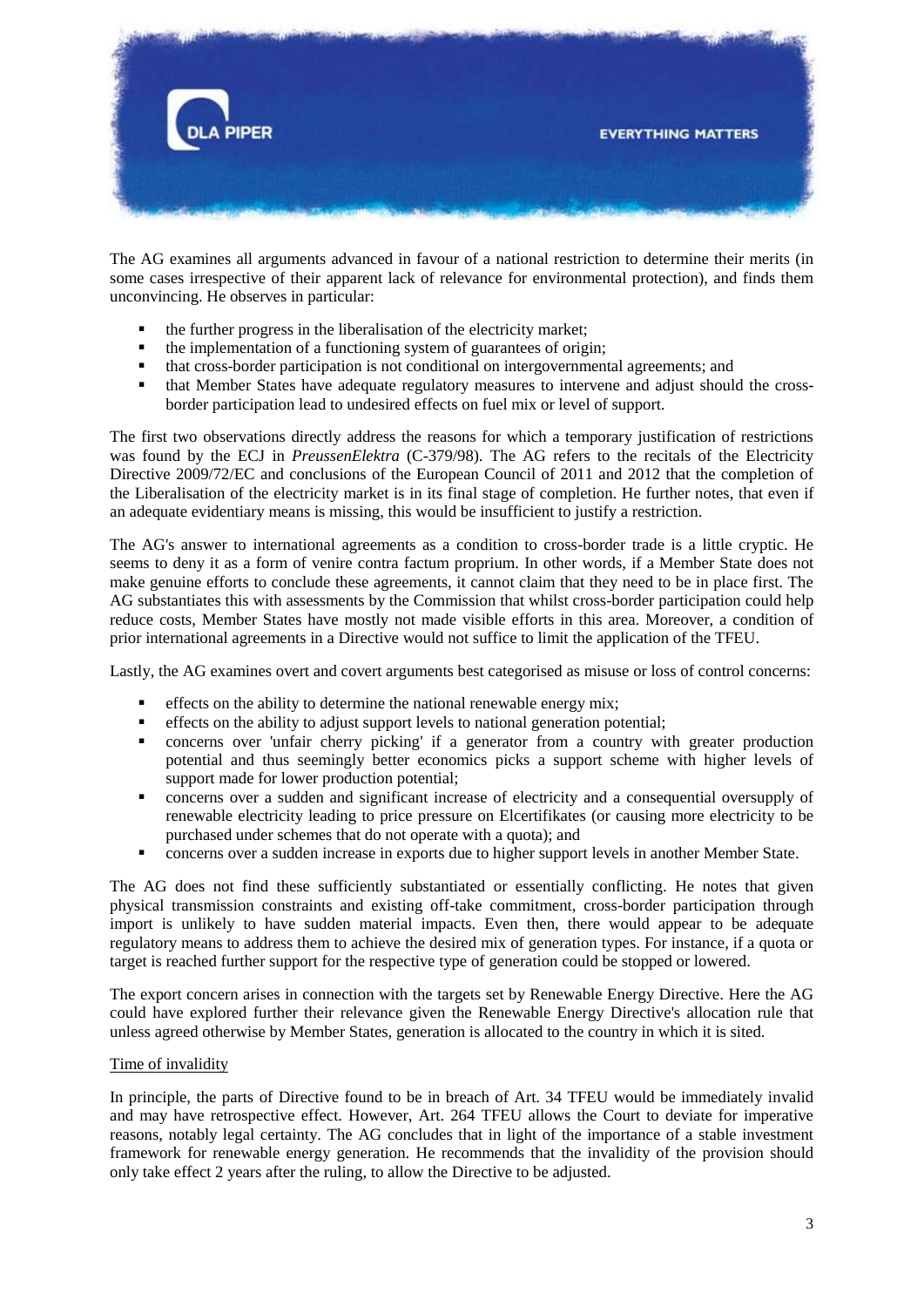

## **The Implications**

Before bottles get cracked open or alarm bells ring (depending on which side one takes), it is worth putting the opinion into context to better understand its implications.

### *Potential limitations of effect*

This is an opinion not a ruling. It needs to be adopted by the Court to have any bearing. Usually the Court follows the opinions of its AGs. Interestingly, in *Preussenelektra* it did not.

If adopted, the ruling casts light on the issue for green certificate schemes. This is a smaller group of support schemes. This group loses with the impending switch in the United Kingdom from the Renewable Obligation Certificates to Feed-in Tariff Contracts for Differences one of its main proponents. Moreover, the ruling relates to obtaining a certificate in the target state based on physical trades, rather than exchanging or redeeming certificates of the origin state.

The Elcertifikat Scheme also does not constitute state aid. The implications of justifiable state aid were thus not considered. Some of the renewable energy support schemes are of state aid. The ECJ case law on the interrelation between free movement of goods and state aid is complex. Whilst in principle both seek to address trade barriers, the scope for justification in the area state aid is wider. In ECJ jurisprudence the application of the state aid rules does not rule out the application of the free movement of goods. However, in practice measures viewed as justifiable state aid are unlikely to be ruled incompatible with the free movement of goods. It is worth noting, however, that draft Guidelines on Environmental and Energy Aid for 2014-2020 at paragraph 118 provide that support schemes should be open to cross-border participation and Member States must duly substantiate the absence of cooperation mechanisms.

Nonetheless, even considering the above circumstances, AG Bot's reasoning is of such fundamental and generic nature that if adopted the ruling will be of relevance to all types of support schemes in Europe. It demonstrates with great clarity that a justification of support scheme restrictions to national generation on the grounds of environmental protection alone are without substance and logic.

#### *Need to address the white elephants in the room*

So what triggers Member States resistance to cross-border participation in support schemes? Apart of widespread pride of one's own support scheme and prejudice against another, there is a degree of fear about the unknown consequences of cross-border participation. As most fears this is not particularly rational as shown by the concurrent fear of too much export and too much import. But mostly, it stems from the commercial considerations demonstrated in our organic apple example. They have become the white elephants in the room and need to be addressed if trade is to progress.

Firstly, supporting the growing of organic apples, or the construction and operation of electricity generation form renewable sources for that matter, on own territory creates more jobs in one's own economy than importing the product. It is as simple and as important as that.

Secondly, the increasing financial burden on end consumers from support schemes is already a topic for heated debates. There is a fear that any additional support for foreign electricity is the proverbial stick that breaks the camel's back carrying the constituents support for renewable energy support schemes. The national border seems to foster a binary view of where the benefit of 'greenness of electricity' accrues irrespective of physical flow realities.

In fact, on closer inspection the prospects for cross-border participation for existing generation appear to be limited. For most of the smaller generation, the transaction costs of arranging the physical trade and meeting the legislative requirements there are simply too high. In contrast, larger generators have usually been financed and will have limited ability to change the project agreement basis of their financing.